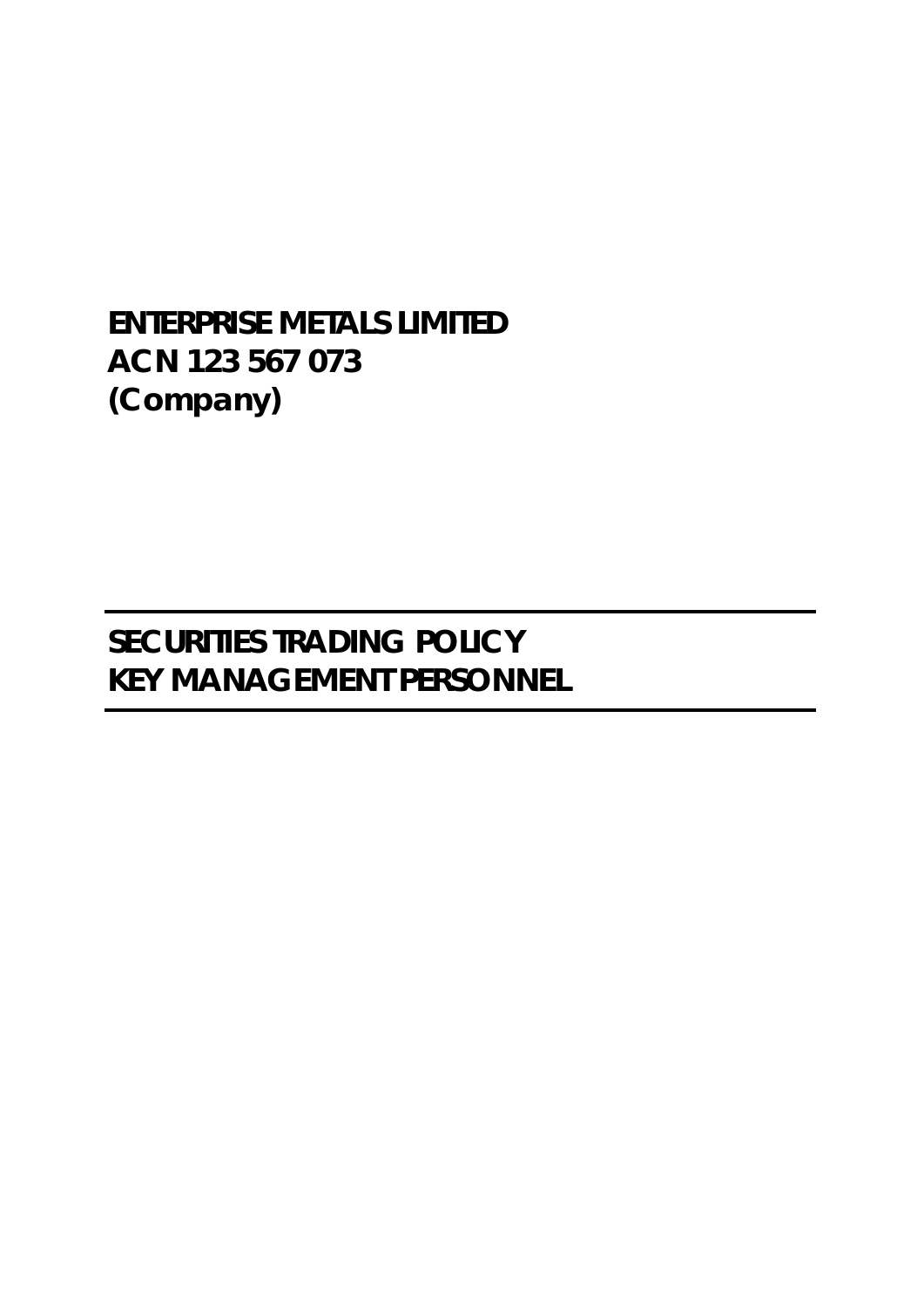#### **ENTERPRISE METALS LIMITED TRADING POLICY**

#### **1. INTRODUCTION**

These guidelines set out the policy on the sale and purchase of securities in Enterprise Metals Limited (ACN 123 567 073) (**Company**) by its Key Management Personnel.

Key Management Personnel are those persons having authority and responsibility for planning, directing and controlling the activities of the entity, directly or indirectly, including any Director (whether executive or otherwise) of that entity.

The Company has determined that its Key Management Personnel are its Directors and the direct reports of the Company's Managing Director.

Directors and Key Management Personnel are encouraged to be long-term holders of the Company's securities. However, it is important that care is taken in the timing of any purchase or sale of such securities.

The purpose of these guidelines is to assist Directors and Key Management Personnel to avoid conduct known as 'insider trading'. In some respects, the Company's policy extends beyond the strict requirements of the *Corporations Act* 2001 (Cth).

### **2. WHAT TYPES OF TRANSACTIONS ARE COVERED BY THIS POLICY?**

This policy applies to both the sale and purchase of any securities of the Company and its subsidiaries on issue from time to time.

### **3. WHAT IS INSIDER TRADING?**

#### **3.1 Prohibition**

Insider trading is a criminal offence. It may also result in civil liability. In broad terms, a person will be guilty of insider trading if:

- (a) that person possesses information which is not generally available to the market and, if it were generally available to the market, would be likely to have a material effect on the price or value of the Company's securities (i.e., information that is 'price sensitive'); and
- (b) that person:
	- (i) buys or sells securities in the Company; or
	- (ii) procures someone else to buy or sell securities in the Company; or
	- (iii) passes on that information to a third party where that person knows, or ought reasonably to know, that the third party would be likely to buy or sell the securities or procure someone else to buy or sell the securities of the Company.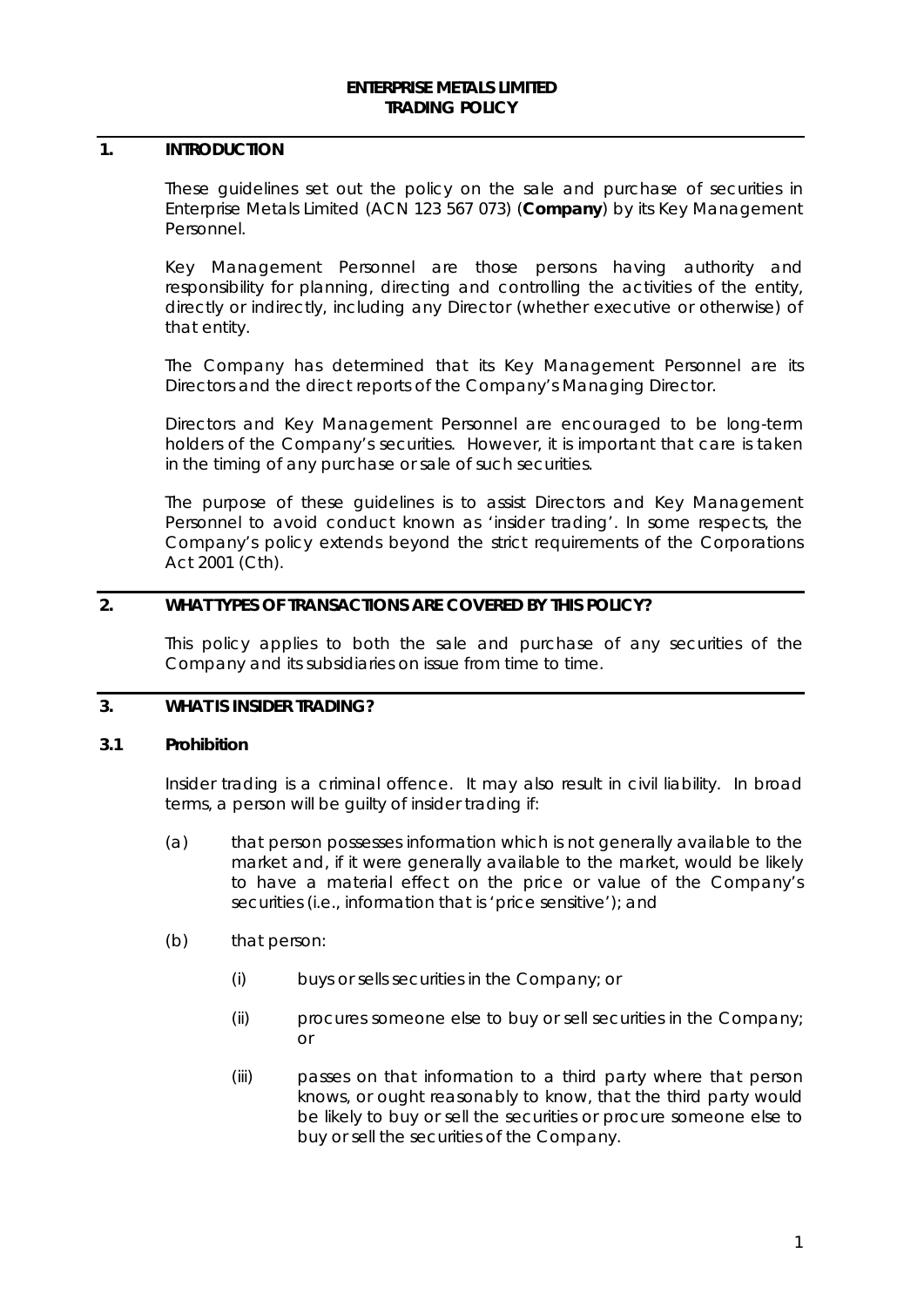### **3.2 Examples**

To illustrate the prohibition described above, the following are possible examples of price sensitive information which, if made available to the market, may be likely to materially affect the price of the Company's securities:

- (a) the Company considering a major acquisition;
- (b) the threat of major litigation against the Company;
- (c) the Company's revenue and profit or loss results materially exceeding (or falling short of) the market's expectations;
- (d) a material change in debt, liquidity or cash flow;
- (e) a significant new development proposal (e.g. new product or technology);
- (f) the grant or loss or a major contract;
- (g) a management or business restructuring proposal;
- (h) a share issue proposal;
- (i) an agreement or option to acquire an interest in a mining tenement, or to enter into a joint venture or farm-in or farm-out arrangement in relation to a mining tenement; and
- (j) significant discoveries, exploration results, or changes in reserve/resource estimates from mining tenements in which the Company has an interest.

#### **3.3 Dealing through third parties**

The insider trading prohibition extends to dealings by individuals through nominees, agents or other associates, such as family members, family trusts and family companies (referred to as "**Associates**" in these guidelines).

#### **3.4 Information however obtained**

It does not matter how or where the person obtains the information – it does not have to be obtained from the Company to constitute inside information.

### **3.5 Employee share schemes**

The prohibition does not apply to acquisitions of shares or options by employees made under employee share or option schemes, nor does it apply to the acquisition of shares as a result of the exercise of options under an employee option scheme. However, the prohibition does apply to the sale of shares acquired under an employee share scheme and also to the sale of shares acquired following the exercise of an option granted under an employee option scheme.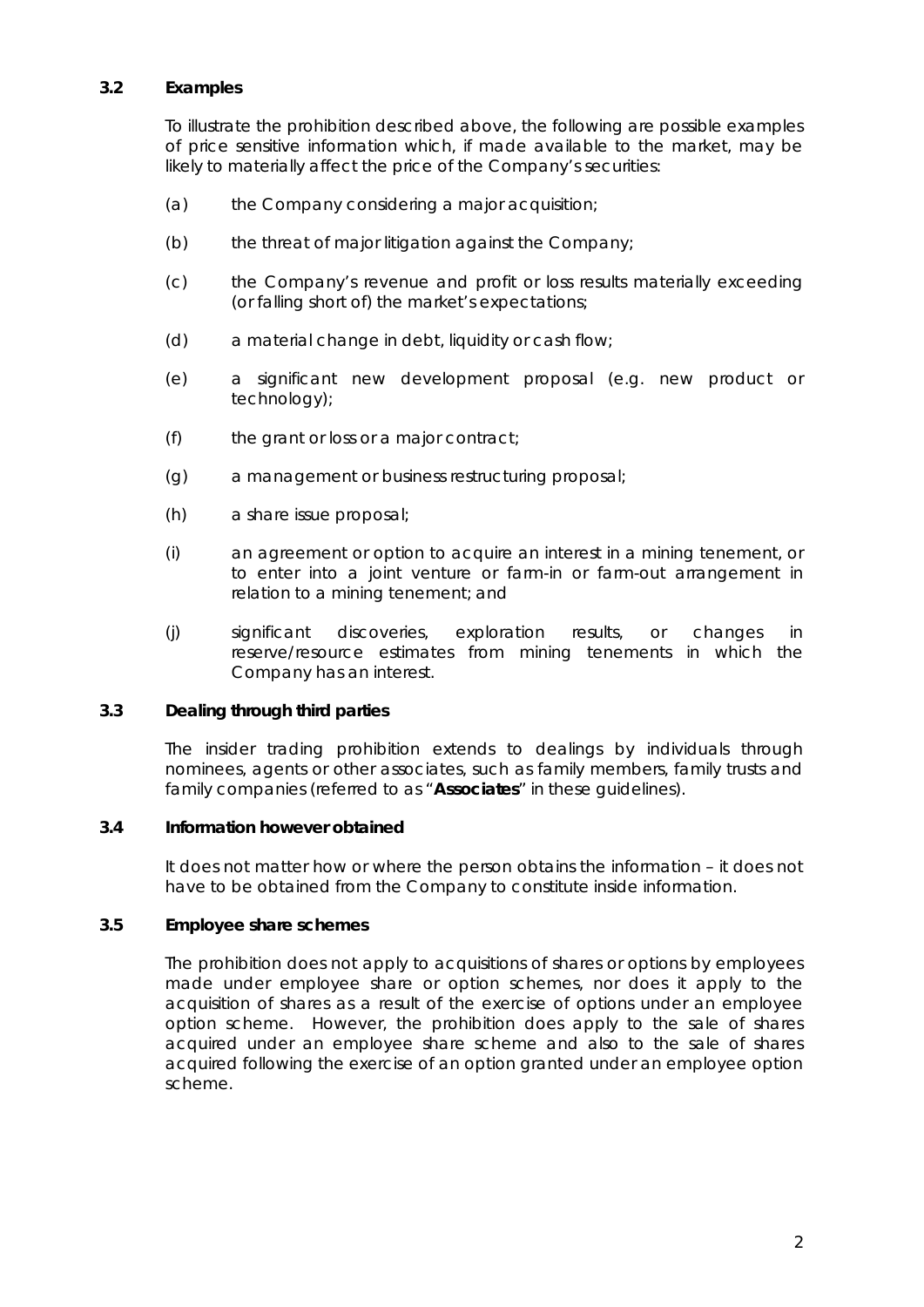### **4. GUIDELINES FOR TRADING IN THE COMPANY'S SECURITIES**

### **4.1 General rule**

Directors or Key Management Personnel must not, except in exceptional circumstances deal in securities of the Company during the following periods:

- (a) In the seven (7) days prior to, and two (2) days after the release of the Company's Annual Financial Report;
- (b) In the seven (7) days prior to, and two (2) days after the release of the Consolidated Interim Financial Report of the Company; and
- (c) In the seven (7) days prior to, and two (2) days after the release of the Company's quarterly reports (together the **Block Out Period**).

The Company may at its discretion vary this rule in relation to a particular Block Out Period by general announcement to all Directors or Key Management Personnel either before or during the Block Out Period. However, if a Director or Key Management Personnel of the Company is in possession of price sensitive information which is not generally available to the market, then he or she must not deal in the Company's securities at **any** time.

#### **4.2 No short-term trading in the Company's securities**

Directors or Key Management Personnel should never engage in short-term trading of the Company's securities except for the exercise of options where the shares will be sold shortly thereafter.

#### **4.3 Securities in other companies**

Buying and selling securities of other companies with which the Company may be dealing is prohibited where an individual possesses information which is not generally available to the market and is 'price sensitive'. For example, where an individual is aware that the Company is about to sign a major agreement with another company, they should not buy securities in either the Company or the other company.

### **4.4 Exceptions**

- (a) Directors or Key Management Personnel may at any time:
	- (i) acquire ordinary shares in the Company by conversion of securities giving a right of conversion to ordinary shares;
	- (ii) acquire Company securities under a bonus issue made to all holders of securities of the same class;
	- (iii) acquire Company securities under a dividend reinvestment, or top-up plan that is available to all holders or securities of the same class;
	- (iv) acquire, or agree to acquire or exercise options under a Company Share Option Plan;
	- (v) withdraw ordinary shares in the Company held on behalf of the a Director or Key Management Personnel in an employee share plan where the withdrawal is permitted by the rules of that plan;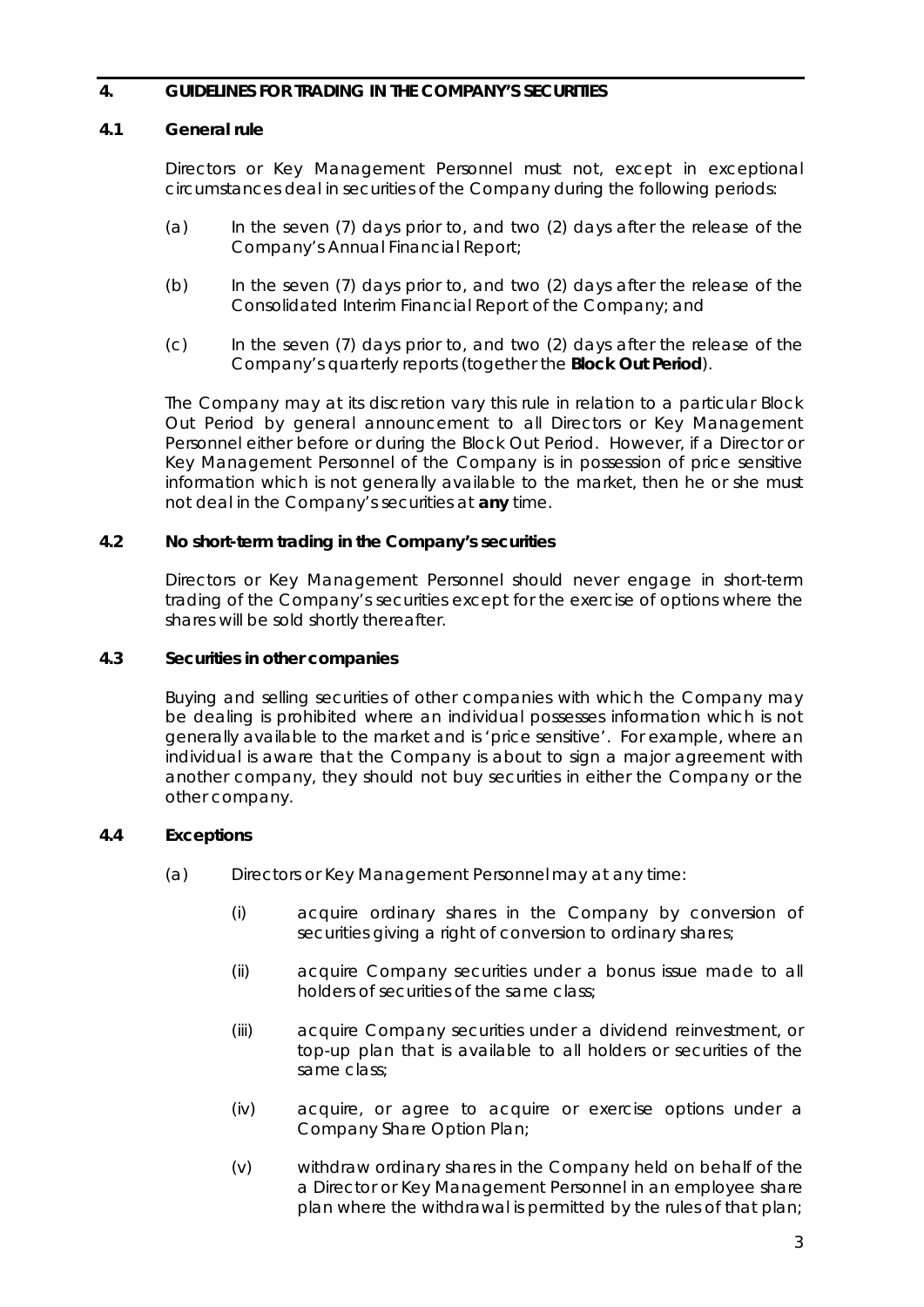- (vi) acquire ordinary shares in the Company as a result of the exercise of options held under an employee option scheme;
- (vii) transfer securities of the Company already held into a superannuation fund or other saving scheme in which the restricted person is a beneficiary;
- (viii) make an investment in, or trade in units of, a fund or other scheme (other than a scheme only investing in the securities of the Company) where the assets of the fund or other scheme are invested at the discretion of a third party;
- (ix) where a restricted person is a trustee, trade in the securities of the Company by that trust, provided the restricted person is not a beneficiary of the trust and any decision to trade during a prohibited period is taken by the other trustees or by the investment managers independently of the restricted person;
- (x) undertake to accept, or accept, a takeover offer;
- (xi) trade under an offer or invitation made to all or most of the security holders, such as a rights issue, a security purchase plan, a dividend or distribution reinvestment plan and an equal access buy-back, where the plan that determines the timing and structure of the offer has been approved by the board. This includes decisions relating to whether or not to take up the entitlements and the sale of entitlements required to provide for the take up of the balance of entitlements under a renounceable pro rata issue;
- (xii) dispose of securities of the Company resulting from a secured lender exercising their rights, for example, under a margin lending arrangement;
- (xiii) exercise (but not sell securities following exercise) an option or a right under an employee incentive scheme, or convert a convertible security, where the final date for the exercise of the option or right, or the conversion of the security, falls during a prohibited period or the Company has had a number of consecutive prohibited periods and the restricted person could not reasonably have been expected to exercise it at a time when free to do so; or
- (xiv) trade under a non-discretionary trading plan for which prior written clearance has been provided in accordance with procedures set out in this Policy.
- (b) In respect of any share or option plans adopted by the Company, it should be noted that it is not permissible to provide the exercise price of options by selling the shares acquired on the exercise of these options unless the sale of those shares occurs outside the periods specified in paragraph 4.1.

Were this is to occur at a time when the person possessed inside information, then the sale of Company securities would be a breach of insider trading laws, even though the person's decision to sell was not influenced by the inside information that the person possessed and the person may not have made a profit on the sale. Where Company securities are provided to a lender as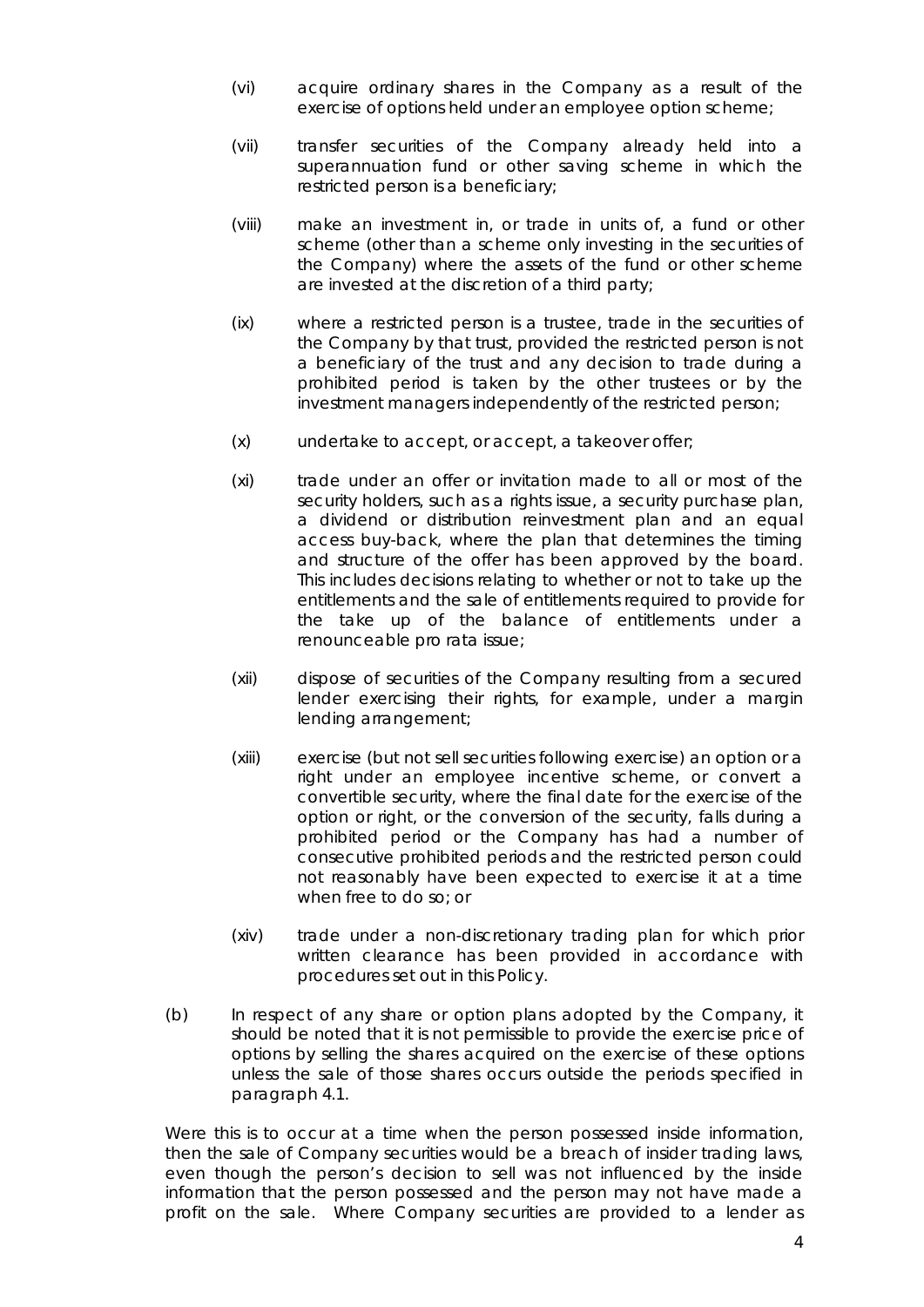security by way of mortgage or charge, a sale that occurs under that mortgage or charge as a consequence of default would not breach insider trading laws.

#### **4.5 Notification of periods when Directors or Key Management Personnel are not permitted to trade**

The Company Secretary will endeavour to notify all Directors or Key Management Personnel of the times when they are not permitted to buy or sell the Company's securities as set out in paragraph 4.1.

### **5. APPROVAL AND NOTIFICATION REQUIREMENTS**

#### **5.1 Approval requirements – Directors**

- (a) Any Director wishing to buy, sell or exercise rights in relation to the Company's securities must obtain the prior written approval of the Chairman or the Board before doing so.
- (b) If the Chairman wishes to buy, sell or exercise rights in relation to the Company's securities, the Chairman must obtain the prior approval of the Board before doing so.

### **5.2 Approval requirements – Key Management Personnel**

Any Key Management Personnel wishing to buy, sell or exercise rights in relation to the Company's securities must obtain the prior written approval of the Managing Director before doing so.

#### **5.3 Approvals to buy or sell securities**

- (a) All requests to buy or sell securities as referred to in clauses 5.1 and 5.2 above must include the intended volume of securities to be purchased or sold and an estimated time frame for the sale or purchase.
- (b) Copies of written approvals must be forwarded to the Company Secretary prior to the approved purchase or sale transaction.

### **5.4 Notification**

Subsequent to approval obtained in accordance with clauses 5.1 and 5.2, any Directors or Key Management Personnel who (or through his or her Associates) buys, sells, or exercises rights in relation to Company securities **must** notify the Company Secretary in writing of the details of the transaction within five (5) business days of the transaction occurring. This notification obligation **operates at all times** but does not apply to acquisitions of shares or options by employees made under employee share or option schemes, nor does it apply to the acquisition of shares as a result of the exercise of options under an employee option scheme.

#### **5.5 Directors or Key Management Personnel sales of securities**

Directors or Key Management Personnel need to be mindful of the market perception associated with any sale of Company securities and possibly the ability of the market to absorb the volume of shares being sold. With this in mind, the management of the sale of any significant volume of Company securities (i.e. a volume that would represent a volume in excess of 10% of the total securities held by the seller prior to the sale, or a volume to be sold that would be in excess of 10% of the average daily traded volume of the shares of the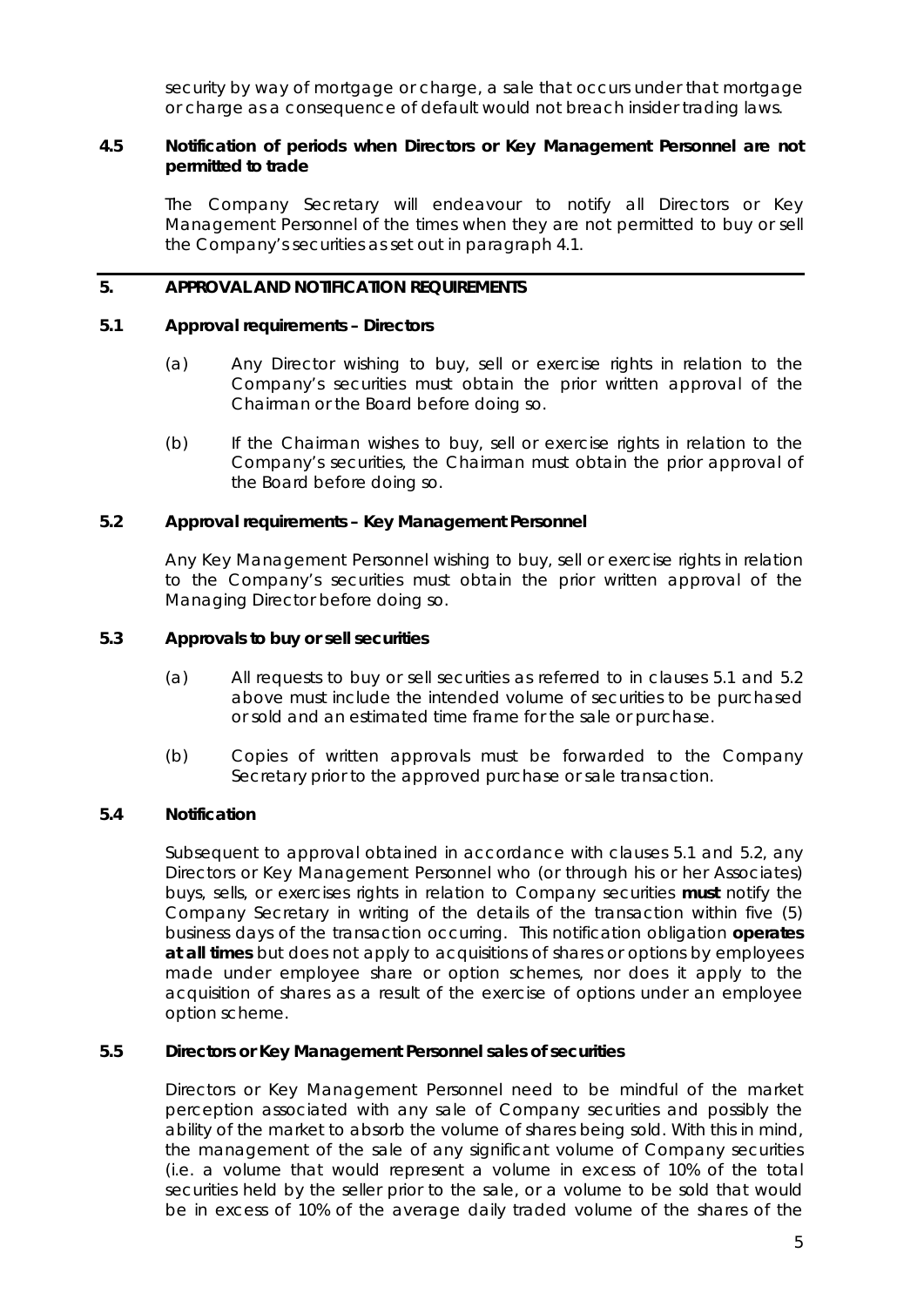Company on the ASX for the preceding 20 trading days) by a Director, the Managing Director or Key Management Personnel needs to be discussed with the board and the Company's legal advisers prior to the execution of any sale. These discussions need to be documented in the form of a file note, to be retained by the Company Secretary.

### **5.6 Exemption from Block Out Period restrictions due to exceptional circumstance**

Directors or Key Management Personnel who are not in possession of inside information in relation to the Company, may be given prior written clearance by the Managing Director (or in the case of a Director the Chairman, or in the case of the Chairman all of the other members of the board) to sell or otherwise dispose of Company securities in a Block-Out Period where the person is in severe financial hardship or where there are exceptional circumstances as set out in this policy.

### **5.7 Severe financial hardship or exceptional circumstances**

The determination of whether Directors or Key Management Personnel are in severe financial hardship will be made by the Managing Director in the case of Key Management Personnel, the Chairman in the case of a Director, and all of the board in the case of the Chairman.

A financial hardship or exceptional circumstances determination can only be made by examining all of the facts and if necessary obtaining independent verification of the facts from banks, accountants or other like institutions.

#### **5.8 Financial hardship**

Directors or Key Management Personnel may be in severe financial hardship if they have a pressing financial commitment that cannot be satisfied other than by selling the securities of the Company.

In the interests of an expedient and informed determination by the Managing Director, Chairman or board of Directors, any application for an exemption allowing the sale of Company securities in a Block Out Period based on financial hardship must be made in writing stating all of the facts and be accompanied by copies of relevant supporting documentation, including contact details of the person's accountant, bank and other such independent institutions (where applicable).

Any exemption, if issued, will be in writing and shall contain a specified time period during which the sale of securities can be made.

### **5.9 Exceptional circumstances**

Exceptional circumstances may apply to the disposal of Company securities by a Director or Key Management Personnel if the person is required by a court order, a court enforceable undertaking for example in a bona fide family settlement, to transfer or sell securities of the Company, or there is some other overriding legal or regulatory requirement to do so.

Any application for an exemption allowing the sale of Company securities in a Block Out Period based on exceptional circumstances must be made in writing and be accompanied by relevant court and/or supporting legal documentation (where applicable).